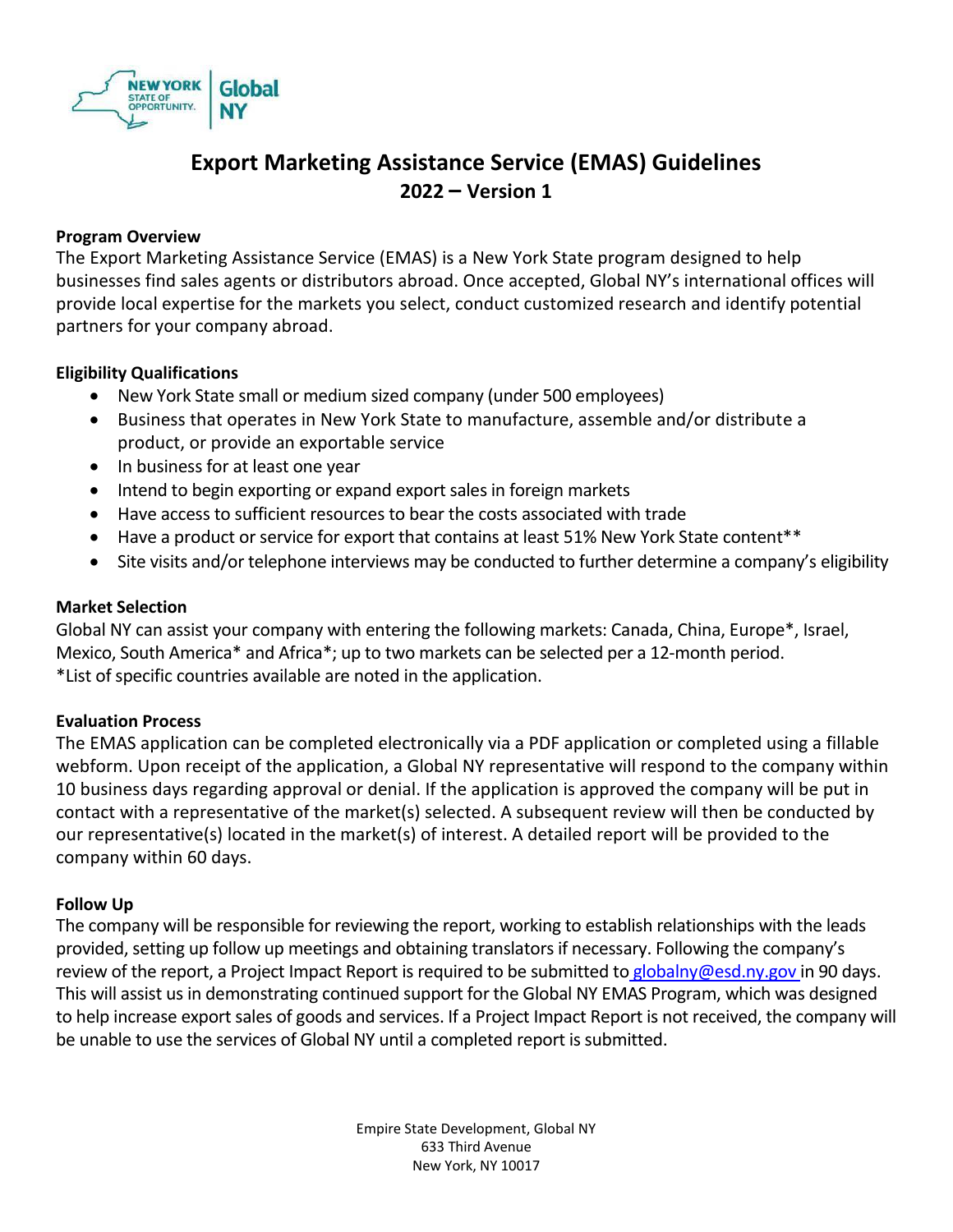

## **\*\*How to Determine New York State (NYS) Content for Manufactured Goods**

NYS content or manufactured goods = (factory price of a good) minus (aggregate value contributed by non NYS sources (e.g., costs or payments to suppliers/providers/employees not resident in NYS)).

| <b>Factory Price of Good</b>                        |                                                                      | \$100  |
|-----------------------------------------------------|----------------------------------------------------------------------|--------|
| - aggregate value contributed<br>by non NYS sources | Manufacturing costs (payment to non NYS<br>contract manufacturer)    | $-525$ |
|                                                     | Value of all non NYS-supplied parts/inputs/materials                 | $-520$ |
|                                                     | Non NYS administrative costs                                         | $-52$  |
|                                                     | Non NYS transportation and logistics costs (up to a factory door)    | $-52$  |
|                                                     | Licenses, royalties, and fees paid for non NYS intellectual property | -\$0   |
| = NYS Content                                       |                                                                      | \$51   |

#### **\*\*How to Determine New York State (NYS) Content for Services**

NYS content for services = (contract value of the service, whether delivered in the NYS or overseas) minus (aggregate value contributed by non NYS sources (e.g., costs or payments to non NYS suppliers/providers/employees not resident in NYS)).

| Contract value of the service                       |                                                            | \$100  |
|-----------------------------------------------------|------------------------------------------------------------|--------|
| - aggregate value contributed<br>by non NYS sources | Staffing costs of non NYS subcontractor                    | $-525$ |
|                                                     | Value of non NYS inputs/materials used to execute contract | $-515$ |
|                                                     | Non NYS based legal and administrative costs               | -\$9   |
| = NYS Content                                       |                                                            | \$51   |